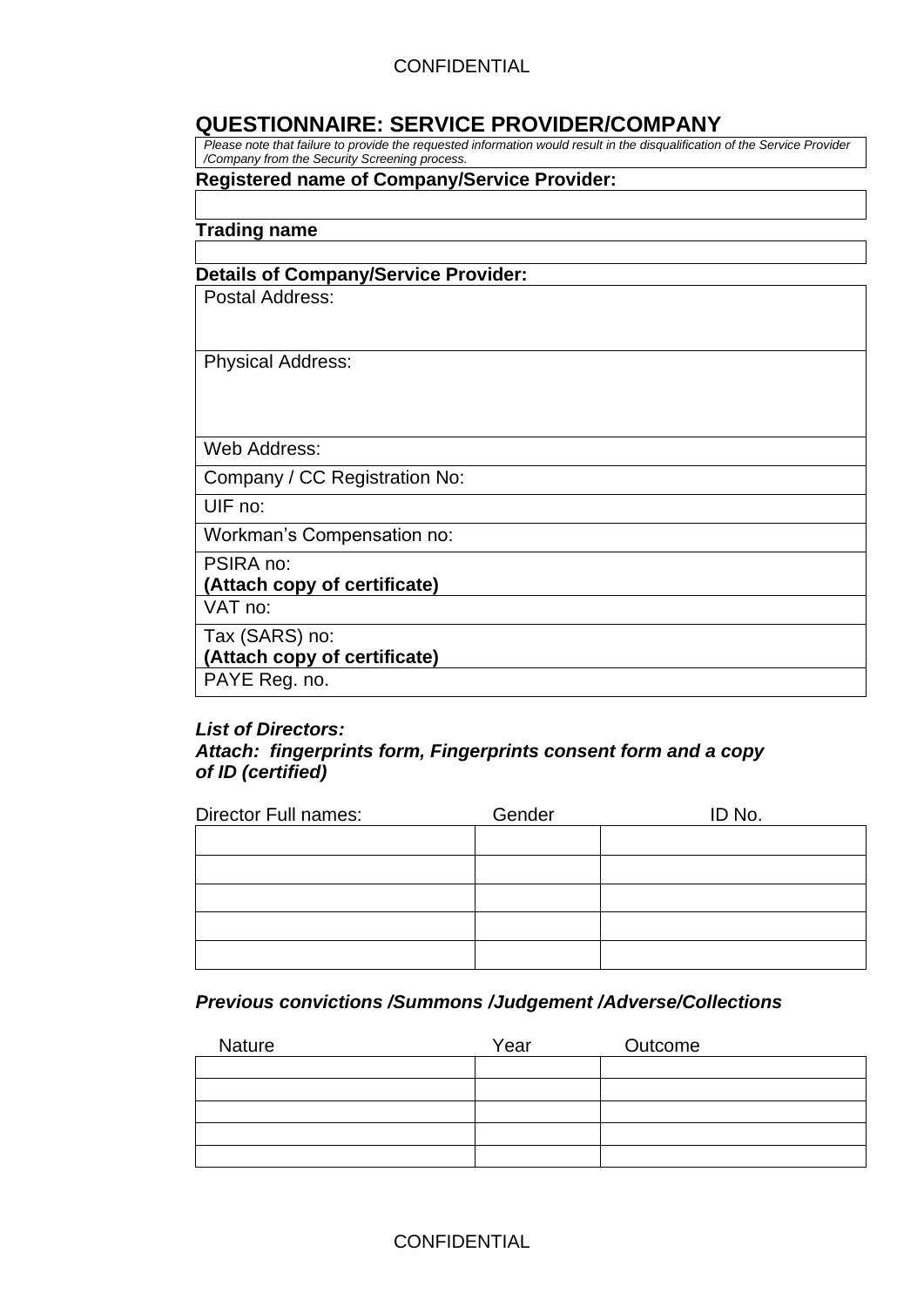## **List of employees that would render the service:**

| Full names: | Gender | ID No: |
|-------------|--------|--------|
|             |        |        |
|             |        |        |
|             |        |        |
|             |        |        |
|             |        |        |
|             |        |        |
|             |        |        |
|             |        |        |

## *Previous convictions /Summons /Judgement /Adverse/Collections*

| <b>Nature</b> | Year | Outcome |
|---------------|------|---------|
|               |      |         |
|               |      |         |
|               |      |         |
|               |      |         |
|               |      |         |

# **Contracts previously awarded to Company/Service Provider:**

| Department: | Description: | Place: | Year: |
|-------------|--------------|--------|-------|
|             |              |        |       |
|             |              |        |       |
|             |              |        |       |
|             |              |        |       |
|             |              |        |       |
|             |              |        |       |
|             |              |        |       |
|             |              |        |       |
|             |              |        |       |
|             |              |        |       |
|             |              |        |       |
|             |              |        |       |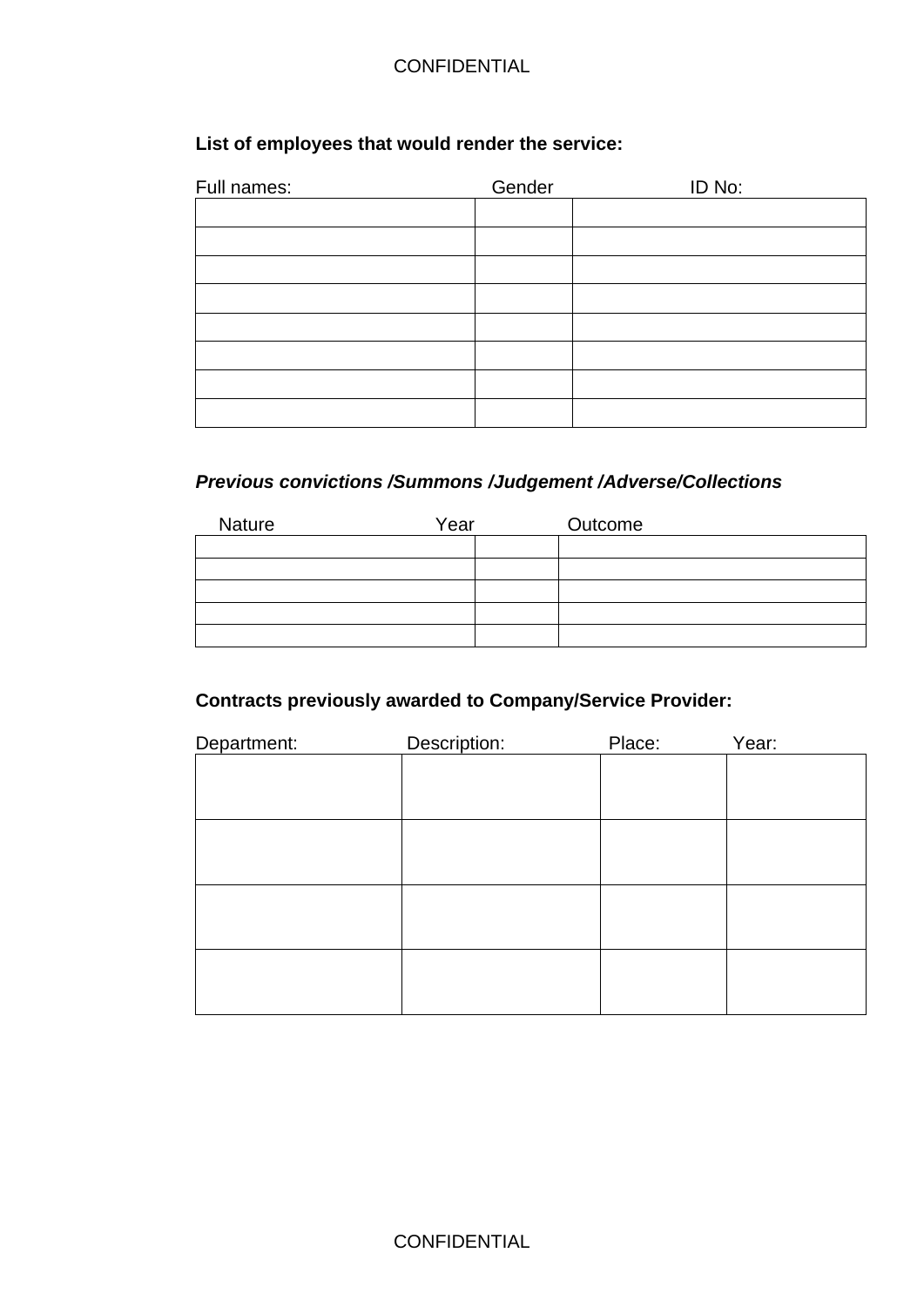# **Contact Persons at Company/Service Provider;**

| Name and Surname:      |  |
|------------------------|--|
| Tel no:                |  |
| Cell no:               |  |
| <b>E-Mail Address:</b> |  |
| Fax no:                |  |

| Name and Surname: |  |
|-------------------|--|
| Tel no:           |  |
| Cell no:          |  |
| E-Mail Address:   |  |
| Fax no:           |  |

## **References/Contacts/acquaintances within the Department:**

| Names: | Position: | Relationship: |  |  |  |  |  |  |
|--------|-----------|---------------|--|--|--|--|--|--|
|        |           |               |  |  |  |  |  |  |
|        |           |               |  |  |  |  |  |  |
|        |           |               |  |  |  |  |  |  |
|        |           |               |  |  |  |  |  |  |
|        |           |               |  |  |  |  |  |  |

# **Additional Information:**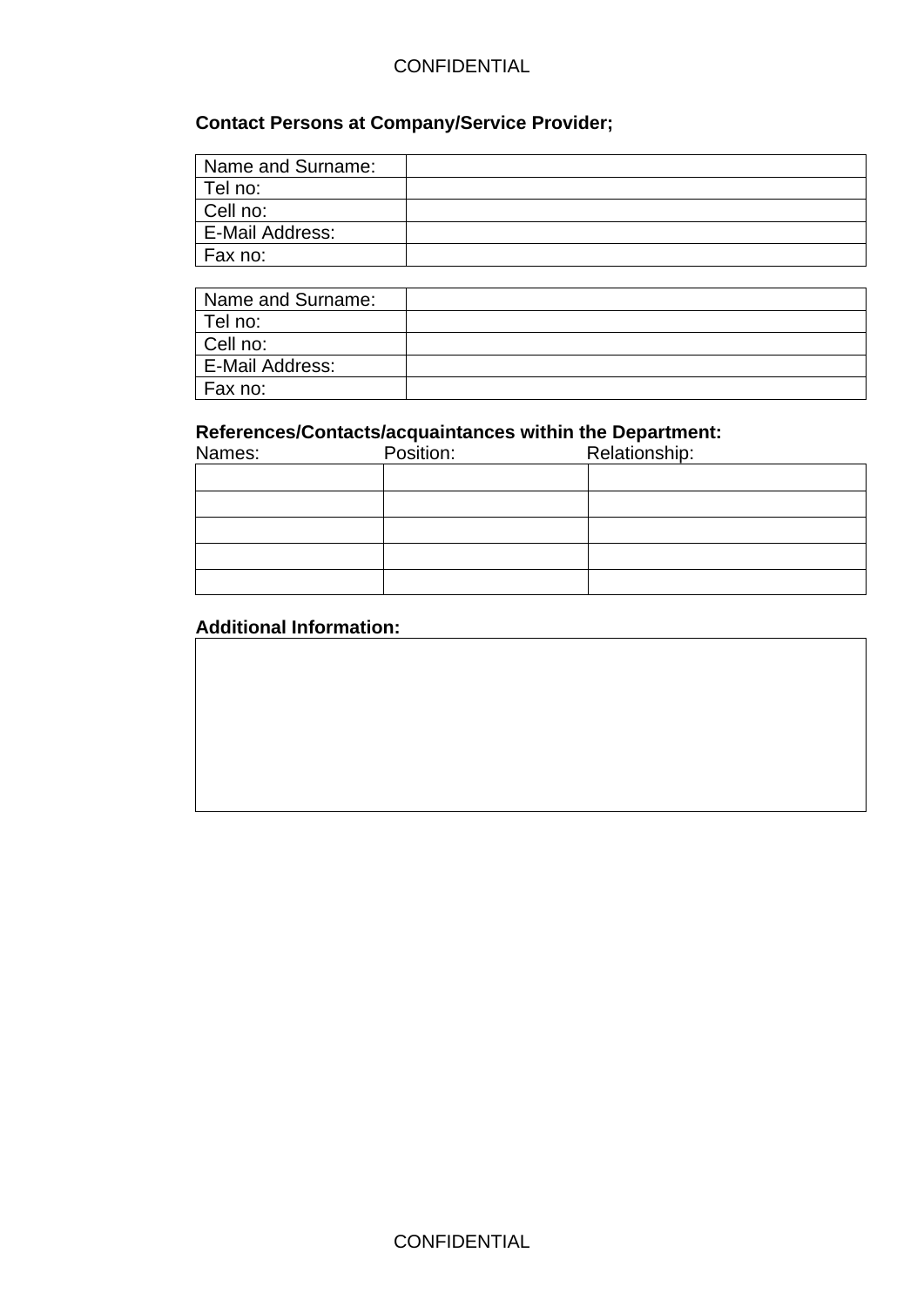

#### **NATIONAL INTELLIGENCE AGENCY REPUBLIC OF SOUTH AFRICA**

### PERMISSION FOR FINGERPRINTS TO BE TAKEN (PERSONNEL/SECURITY CLEARANCE PURPOSES)

I,

The undersigned, with identity number

And residing at

Hereby give permission for my fingerprints to be taken by an authorized employee of the National Intelligence Agency or the South African Police Service.

Furthermore I grant permission for my fingerprints to be sent to the criminal record centre of the South African Police Service to obtain information concerning my criminal background, history, previous convictions and/or any other relevant information that may be provided by the criminal record centre on form SAP69, for personnel purposes exclusively.

SIGNED AT 0N 200

#### ………………… SIGNATURE

#### **WITNESSES**

- 1. …………………………………………………..
- 2. …………………………………………………..



## **CONFIDENTIAL**